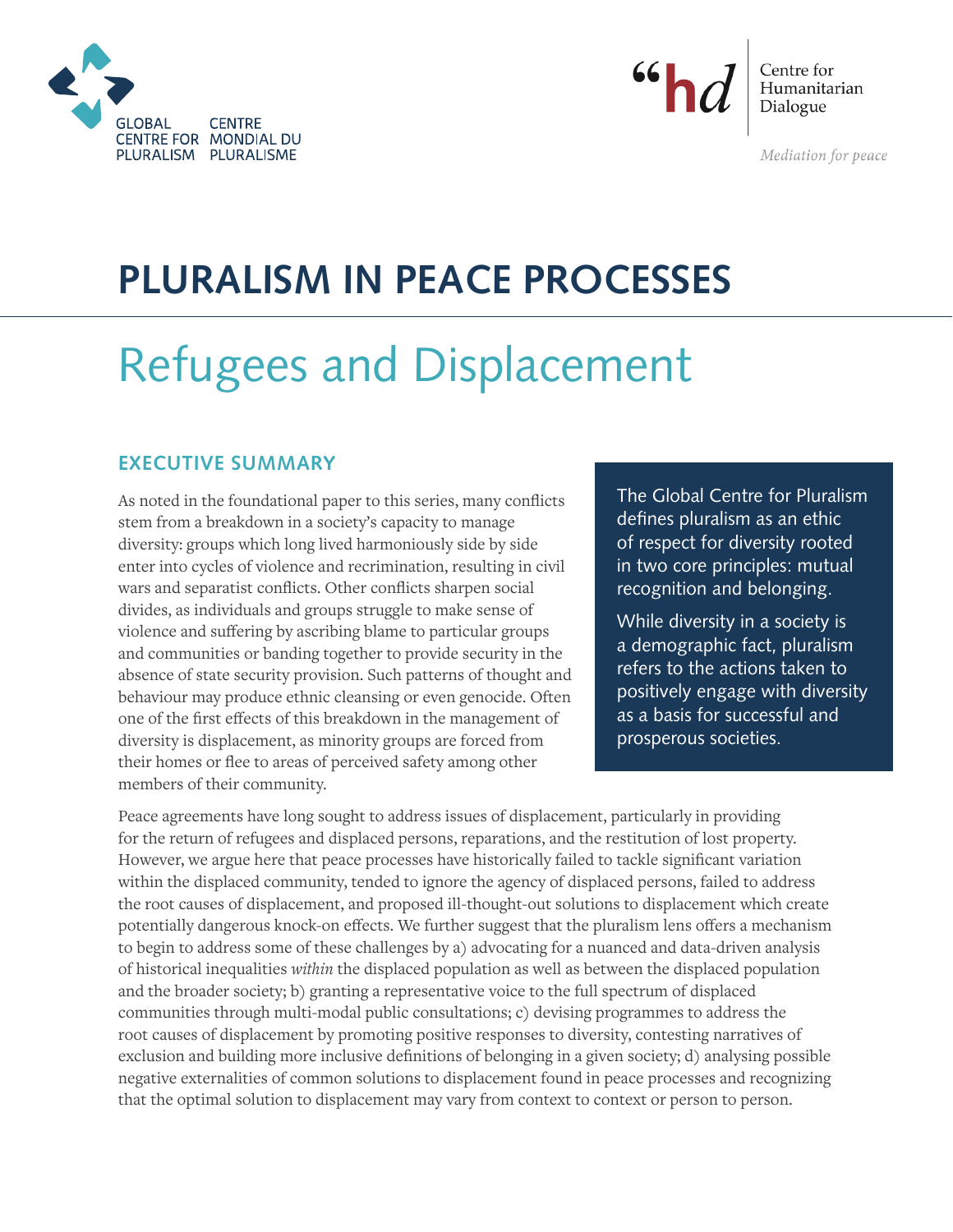# **WHO ARE REFUGEES AND DISPLACED PERSONS?**

Conflict often creates refugees, defined in the 1951 Convention on the Status of Refugees as individuals who 'owing to a well-founded fear of being persecuted for reasons of race, religion, nationality, membership of a particular social group or political opinion' flee their country of origin and are unable to return home. Civilians who fled ethnic cleansing during the Bosnian War in the 1990s, or the Tigrayan Ethiopians seeking sanctuary in Sudan today are refugees. In long-running conflict, the scale of refugee exodus can be enormous: 6.6 million Syrians — 30% of the pre-conflict population — are now refugees, the vast majority of which reside in neighboring countries. In these types of mass exodus, refugees are normally granted humanitarian protection at the onset based on the principle of *prima facie* which assumes that

The term '**refugee'** shall apply to any individual who, owing to well-founded fear of being persecuted for reasons of race, religion, nationality, membership of a particular social group or political opinion, is outside the country of his nationality and is unable or, owing to such fear, is unwilling to avail himself of the protection of that country; or who, not having a nationality and being outside the country of his former habitual residence as a result of such events, is unable or, owing to such fear, is unwilling to return to it. 1951 *Convention on the Status of Refugees*

individuals seeking refugee status have legitimate reason to do so, although later (as with Bosnians in Germany from 1995) individuals may be asked to provide evidence that they qualify for refugee status.

But not all those displaced by conflict are refugees. In particular, some displaced people do not wish to or are unable to cross an international border, and so become internally displaced people (IDPs). Although in some instances protected by international law, e.g. the 2009 Kampala Convention covering IDPs in Africa, IDPs are often extremely marginalized. In long-running conflicts — like the Colombian guerrilla wars that saw 7 million displaced inside the country — IDPs may often build semi-permanent homes elsewhere, making it hard to easily distinguish between displaced people and other migrants.

In protracted conflicts, refugee and IDP identity can become still more complex. Children born to refugee and IDP families are effectively "displaced" from birth. For example, there are now 5th generation Palestinian refugees. In some cases, conflict refugees who are granted asylum or resettled may take up citizenship in their new country, but still consider themselves "exiles". For instance, Ashraf Ghani, the former President of Afghanistan, became a US citizen in the 1970s. Such cases of protracted displacement created generational differences among displaced persons which must be considered when consulting displaced communities and devising solutions to displacement.

# **HOW HAVE REFUGEES AND DISPLACED PEOPLE BEEN INVOLVED IN CONFLICT AND PEACE PROCESSES IN THE PAST?**

Pluralism seeks to recognize and understand intra-group variation, and multiplicity and complexity in individual identities. A single individual may be both a victim and perpetrator of violence; they may be both suffering from exclusion and discrimination, and be in a privileged position of domination. Displaced persons may be victims of conflict, but they may also fuel conflict by directly participating, financing or supporting the war.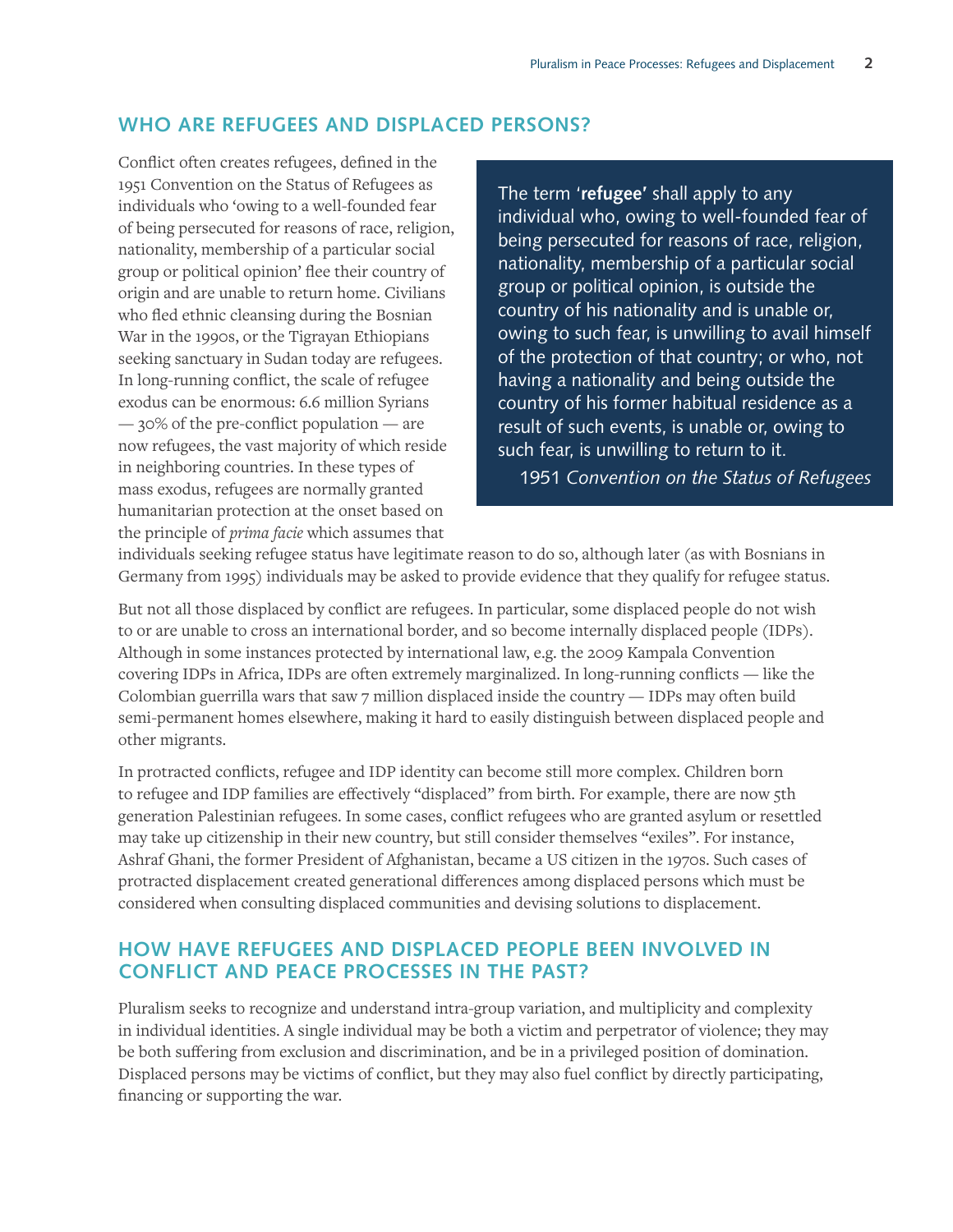In some cases, particular groups or populations are specifically targeted for expulsion and designated as "enemy populations". As was evident in Bosnia in the 1992-1993 period or during the Iraqi Civil War 2006-2008, displacement can be a deliberate policy pursued by armed forces intent upon "ethnic cleansing" in a particular area. It may also be a preemptive reaction by civilians hoping to escape death. Displacement can also be deliberate economic policy, particularly when combatants are seeking to control resources like oil or rare earth minerals as has occurred during conflict in the Democratic Republic of the Congo. In other cases, the privations of conflict and insecurity make a population's continued presence in a conflict zone untenable. It should be noted that — perhaps counterintuitively — displaced people are often least able to move away when conflict is most violent and must often make a decision to either leave before conflict erupts, or then wait for a lull in fighting. Wealthier citizens are often more easily able to leave than the poorest, and more easily able to cross an international border to claim asylum rather than become an IDP.

While refugees and displaced persons are always victims of conflict, they can also often be active participants in conflict. Diaspora populations from Sri Lanka, Ireland, Somalia, Croatia, and Cuba, having fled their countries, have frequently been known to finance insurgent groups in their home countries.1 Political leaders have also been found among refugee populations; a period of exile is often a rite of passage for post-conflict leaders. As well as former Afghan President Ghani, President Hamid Karzai was also a refugee in Quetta, Pakistan, and three-quarters of the Afghan representatives at the Bonn Agreement were in exile. President Paul Kagame of Rwanda was a high-ranking official in the neighboring Ugandan government before leading a refugee army back to Rwanda in 1990.

Depending on the scope and scale of displacement, IDP/refugee designations can cut across preexisting ethnic or political affiliations, creating new composite "refugee" identities. For example, previous rivalries between regions, towns, tribes or even nations may be subsumed under a general identity and solidarity among refugees: this occurred with many exiled populations including, for example, the Jewish populations fleeing Nazi-occupied lands where national identity often subsequently became less important than collective ethnoreligious solidarity. However, this distinction can also harden lines or even create new ones, as was the case with "Francophone" and "Anglophone" groups within the Rwandan refugee populations in the 1970s and 1980s.

Refugee camps can also play an important role in conflict. Many camps are fertile recruitment grounds for rebel movements. Polisario Front actively recruits from the Sahrawi refugee camps in Algeria; Al-Shaabab recruit from Kenyan refugee camps like Dadaab; the Afghan Taliban grew out of refugee camps in Pakistan in the 1980s. Ain El-Hilwah refugee camp in Lebanon has been described as a "transnational Salafist laboratory"<sup>2</sup> due to the presence of Palestinian, Lebanese, Syrian and Saudi insurgents in the refugee camp. A particular dilemma for humanitarian organizations is how to ensure that aid being delivered in a camp does not become a source of power for armed insurgents, allowing them both to control the civilian population by directing distribution of e.g. food aid, and literally feeding combatants. Aid organizations in refugee camps in Goma, DRC in 1994 eventually chose to withdraw when it became clear that the assistance being provided was being used by Rwandan genocidaires to reassert control and plan for invasion. IDP camps and refugee camps can also become military targets, attacked both for their resources (e.g. food and cattle) and because such camps frequently house refugees who have fled violent ethnic cleansing: attacking the camps offers an

<sup>1</sup> Mariani, Fabio and Mercier, Marion and Verdier, Thierry. "Diasporas and Conflict." Discussion Paper No. DP11926, Centre for Economic Policy Research (CEPR), 2017

<sup>2</sup> Dot-Pouillard, Nicolas. "Between Radicalization and Mediation Processes: A Political Mapping of Palestinian Refugee Camps in Lebanon." Civil Society Knowledge Centre, Lebanon Support, 2015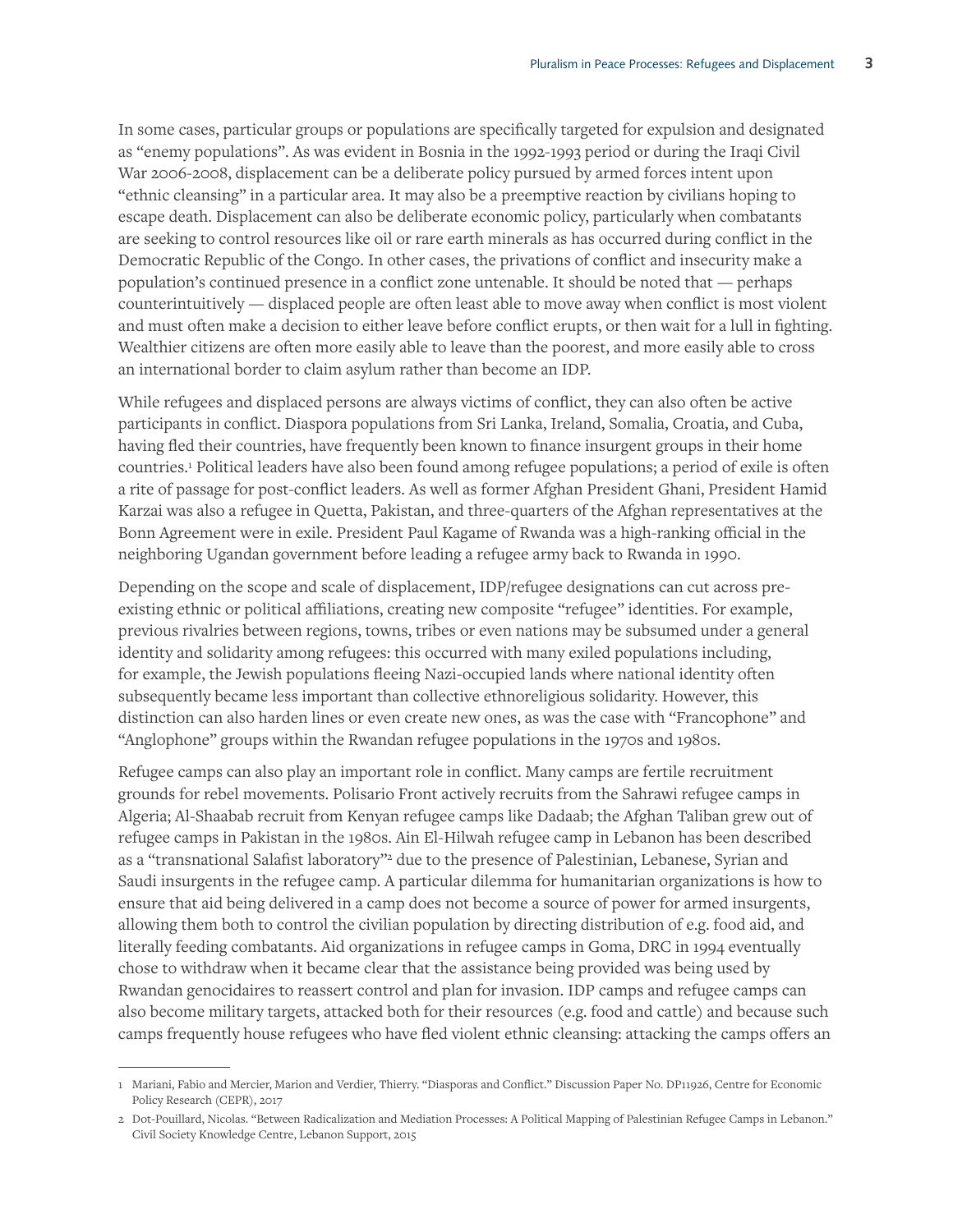opportunity for those pursuing them to "finish the job", as well as making international monitoring of such crimes more difficult. The Janjaweed in Darfur frequently attacked IDP camps in Sudan in the early 2000s. More recently, refugee camps in Tigray were attacked allegedly as part of the ongoing tensions between Prime Minister Abiy Ahmed's government and the Tigray People's Liberation Front (TPLF), although the perpetrator has not been categorically established.

Conversely, refugee camps may also function as important places of sanctuary and safety for the families of soldiers, reducing the likelihood that these spaces become military targets. For instance, during the height of the Somali conflict in the early 2010s, it has been suggested that Al Shabbab were known to avoid targeting Dadaab refugee camp because many of their families lived there.

Refugees and displaced persons can be both victims and active participants in conflict. However, there has historically been little attention paid to refugees and displaced persons as a specific group in conflict resolution processes. Moreover, potentially conflictual dynamics within conflict-affected communities, namely between displaced persons and "remainers", or those who remain through the conflict, have been glossed over in favor of attempts to view particular ethnic, social or political constituencies as a monolithic entities.

Elite refugees — those with money, university degrees, and often a second passport or residency in a Western country — have frequently been participants in peace talks, recognized as important political leaders in forging the peace and often framed as reliable allies by Western powers due to their time in exile. This was the case with the Bonn Agreement in 2002; similarly, the 2015 Addis Ababa agreement saw a number of exiled leaders return to South Sudan. During their exile, these figures are often able to build networks with members of the international community and increase their visibility. On the other hand, the involvement of general refugee populations in conflict resolution processes has been far rarer. Refugees are often expected to repatriate at the end of conflict, and their return is frequently heralded as a sign of early peace-building success, but it is sometimes questionable how much choice refugees have over the nature and timing of their return. One exception to this was the 1996 Guatemalan refugee return, negotiated directly by the refugee communities themselves with the government of Guatemala. However, as was evident in the Guatemalan case, the dynamics between those who left and those who stayed can also be difficult to negotiate. Sometimes those who remained in place feel they "sacrificed" more, or have not benefitted from the potential upside of exile, for example through resettlement to a wealthy developed state, education, professional and economic opportunities, dual passports etc.

Refugees and IDPs often play important roles in conflict and peace processes. Displaced populations are obviously victims of conflict, but they may also contribute to actively shaping the conflict landscape. This agency often includes prominent participation of elite refugees in peace processes.

#### **HOW HAVE ISSUES RELATED TO DISPLACEMENT BEEN TACKLED IN PEACE PROCESSES IN THE PAST?**

Peace agreements have historically been highly anti-pluralist in their underlying logics and practical consequences. For example, historic power-sharing agreements have often ossified intra- and intergroup dynamics and neglected the complexity of individual identities – as is arguably the case with an earlier Somali peace process and the 4.5 formula for clan representation. Concerning the treatment of displacement, many peace agreements from the first half of the 20th century sought to resolve border disputes and prevent civil wars through the forced transfer of populations. Such accords are irreconcilable with the principles of pluralism and had highly anti-pluralist outcomes.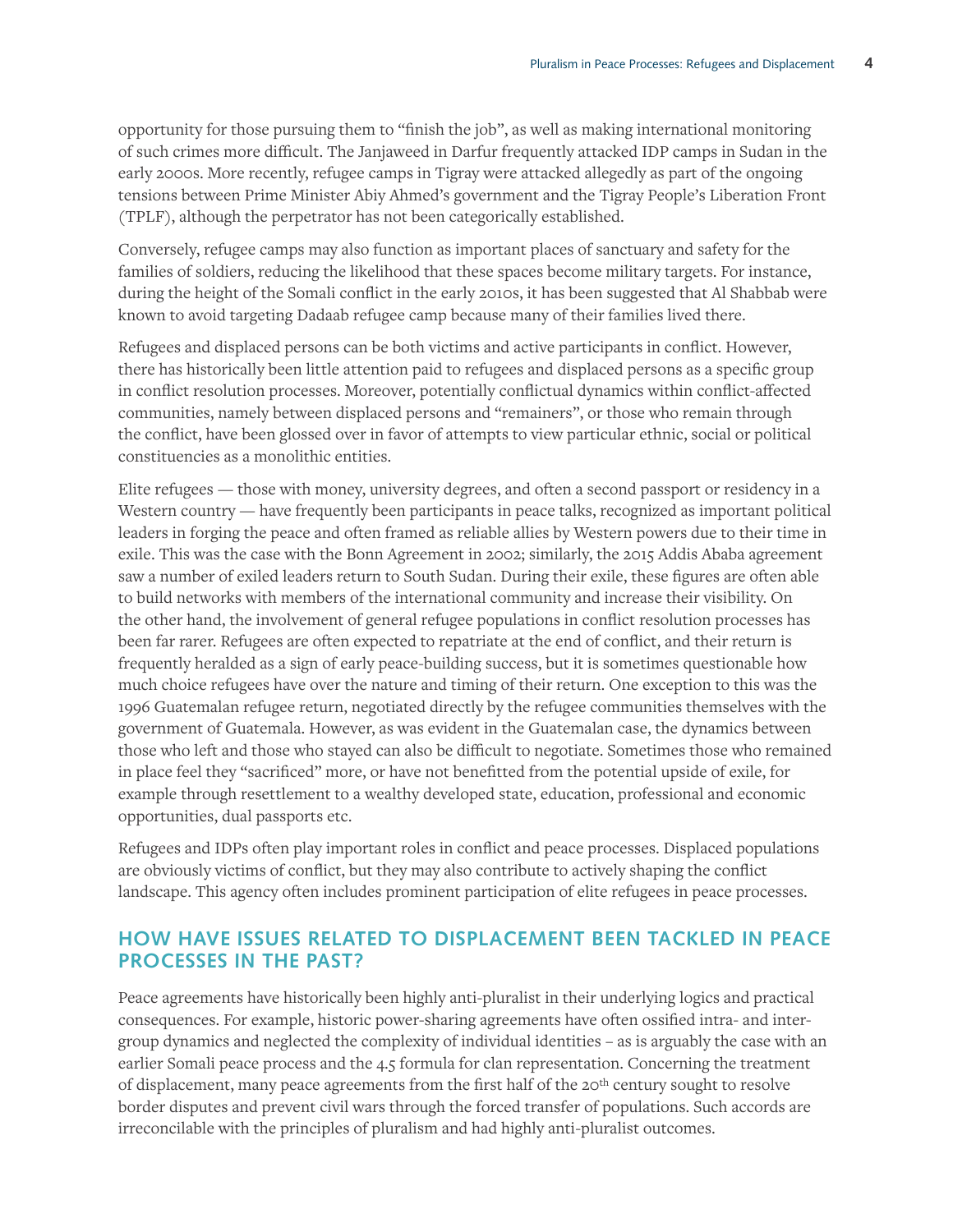Modern refugee crises are generally seen as emerging alongside the division of Europe into nationstates in the early 20th century. The dissolution of three multi-ethnic European Empires (Austro-Hungary, Ottoman, and Romanov) resulted in attempts to complete the "unmixing" of people across Europe, so that each state was matched with a single "national" people. From this political philosophy it followed that the presence of ethnic and linguistic minorities was viewed as a potential cause of conflict, and attempts were made to remedy this through processes termed "population exchanges" or "population transfers". Many of these exchanges codified forced displacement that had already taken place. Most notoriously, the 1923 Lausanne Treaty between Greece and Turkey, for instance, provided for the exchange of half a million Muslim inhabitants of Greece and 1.5 million Christian Orthodox inhabitants of Turkey, but most of the prewar Greek population in Turkey had already fled during the war. "Balancing" displacements across ethnic lines was therefore a specific and desired objective in many early 20<sup>th</sup> century peace processes.

As late as 1945, 11 million ethnic Germans were forcibly displaced from their homes across central and eastern Europe as part of the post-WWII Potsdam Accords. Such transfers were always extremely controversial, and met with fierce opposition from the displaced persons themselves and activists who pointed to the traumatic effect on individuals who lost their homes and communities in the pursuit of "clean" nation-state boundaries. However, in response, adherents have pointed to the effectiveness of population exchange in securing long-lasting peace by removing causes of ethnic conflict, and preventing chaotic refugee flows as occurred during the 1947 India-Pakistan partition, when population exchanges were not planned. In this view, diversity is seen as a destabilizing and a source of conflict, contrary to the pluralist perspective.

However Article 49 of the Fourth Geneva Convention, adopted in 1949, prohibited the forcible transfer of deportation of people under occupation "regardless of their motive". From this date, forced displacement was recognised as a war crime, a crime against humanity and one of the component acts that can contribute to genocide. As a result, population transfers were no longer viewed as legitimate provisions to be included in peace agreements: instead forced displacement was an act of war, requiring reparations be made. Peace agreements after 1949 usually contain provisions relating to the return of refugees, and the restitution of their property. The Dayton Accord, signed in 1995 to end the Bosnian War, established a state of Bosnia consisting of the Federation of Bosnia-Herzegovina and the Republica Srpska, and aimed to promote decentralized power-sharing, providing a complex mechanism for restoring refugees' property. Yet in practice, the Dayton Accords has functioned in a way not entirely dissimilar from older population transfer agreements which effectively ended conflict by entrenching ethnic segregation, with very few displaced ethnic minorities returning to their prewar homes.

The wider question of how to address displacement can often prove to be a major obstacle to the settling of wider peace processes. Even the principle of a *right* of return for refugees has proven a significant obstacle to progress in peace talks in some cases, most notably Israel-Palestine. Seventy years of conflict in the region has created arguably the most protracted refugee crisis in the world. The idea of a "right to return" for Palestinian refugees was recognized by the UN General Assembly in Resolution 194, passed immediately after the 1948 War. Today, supporters of return assert that all Palestinian refugees (c.5.5 million) have the right to return and reclaim the property left when Palestinian families fled. Opponents, including the Israeli state, reject this view, arguing that a right of return for all Palestinian refugees is unworkable, would threaten any future two-state solution, and fails to recognize Palestinians and Arab armies as the "aggressors" who caused the exodus in 1948. The failure to come to agreement over what kind of return or compensation for refugees might offer a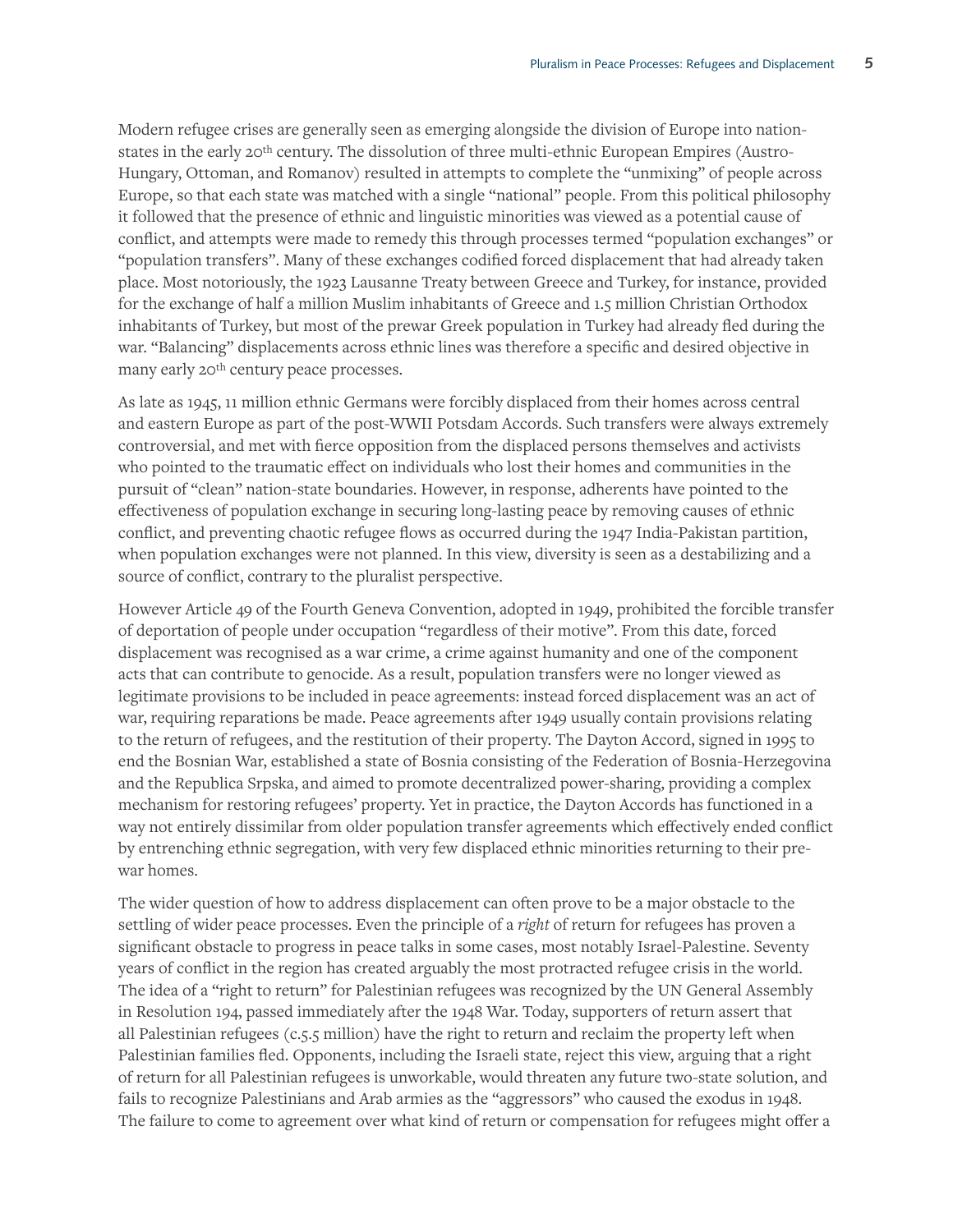"just settlement" acceptable to both Israeli and Palestinian peoples is a significant factor in the failure of regional peace efforts to date.

In recent years, as comprehensive peace agreements have become less common and more difficult to achieve, greater international and academic attention has been paid to local peace agreements (although such agreements have existed in one form or another since time immemorial).3 Many local peace agreements contain provisions on the issues of displacement and return. Local peace agreements from Nigeria, South Sudan, Libya and the Central African Republic frequently include provisions allowing for the return of civilians to their homes and compensation for loss or damage of property. The UN-facilitated accord between the cities of Misrata and Tawerga in Libya is the most high-profile such accord in recent years, and was designed to allow the return of displaced Tawergans to their homes following their displacement during the 2011 civil war and its aftermath. Some local ceasefire agreements, particularly in Syria, have been criticized as legitimizing forced displacement as they often provide temporary windows of time for non-combatant members of a community to leave the area before warfare begins.4

### **WHAT IS THE PLURALISM LENS AND HOW DOES IT APPLY TO PEACE PROCESSES?**

As defined by the Global Centre for Pluralism, pluralism is an ethic of respect for diversity rooted in two core principles: mutual recognition and belonging. This section aims to firstly set conceptual grounds on the pluralism lens and peace processes, before focusing on the connections between pluralist peace processes and issues of displacement.

Traditional peace processes have recently come under increasing criticism for failing to adequately represent the communities they affect and establishing and entrenching exclusionary practices. Attempts to address these issues so far have been cursory and ineffective, often consisting of "tagging on" some consultations with 'women' and 'youth' to the traditional architecture of elite inter-party talks. We have elsewhere suggested this is insufficient for normative and pragmatic reasons, while advocating for a "pluralist" approach to peace.

Conceptually, compared to traditional peace approaches, the pluralist peace approach differs in four ways. First, pluralist peace processes aim to have a greater impact on how societies view diversity in the long term, through focusing on inclusion and supporting positive responses to diversity. Second, pluralism puts an emphasis on increasing the capacity of all constituencies to influence the outcome of talks through multi-modal public consultations. Third, it embeds the principle of positive response to diversity in decision-making process. Fourth, pluralist peace processes focus on the outcomes rather than being concerned only with the process. They seek to ensure the outcomes of peace processes reinforce pluralism in the society.

<sup>3</sup> Pospisil, J., Wise, L., & Bell, C. "Untangling Conflict: Local Peace Agreements in Contemporary Armed Violence*."* ASPR Report No. 5, Austria: Austrian Study Centre for Peace and Conflict Resolution, 2021

<sup>4</sup> "'We Leave or we Die': Forced displacement under Syria's 'reconciliation' agreements." Discussion Paper No. DP11926, Amnesty International, 2017; Adleh, Fadi and Favier, Agnès. "Local Reconciliation Agreements in Syria: A non-starter for peacebuilding." Florence: European University Institute, 2016; Araabi, Samer and Hilal, Leila, "Reconciliation, Revenge, Reward: Analysing Syrian De-escalation Dynamics through local ceasefire negotiations." Berlin: Berghof Foundation, 2016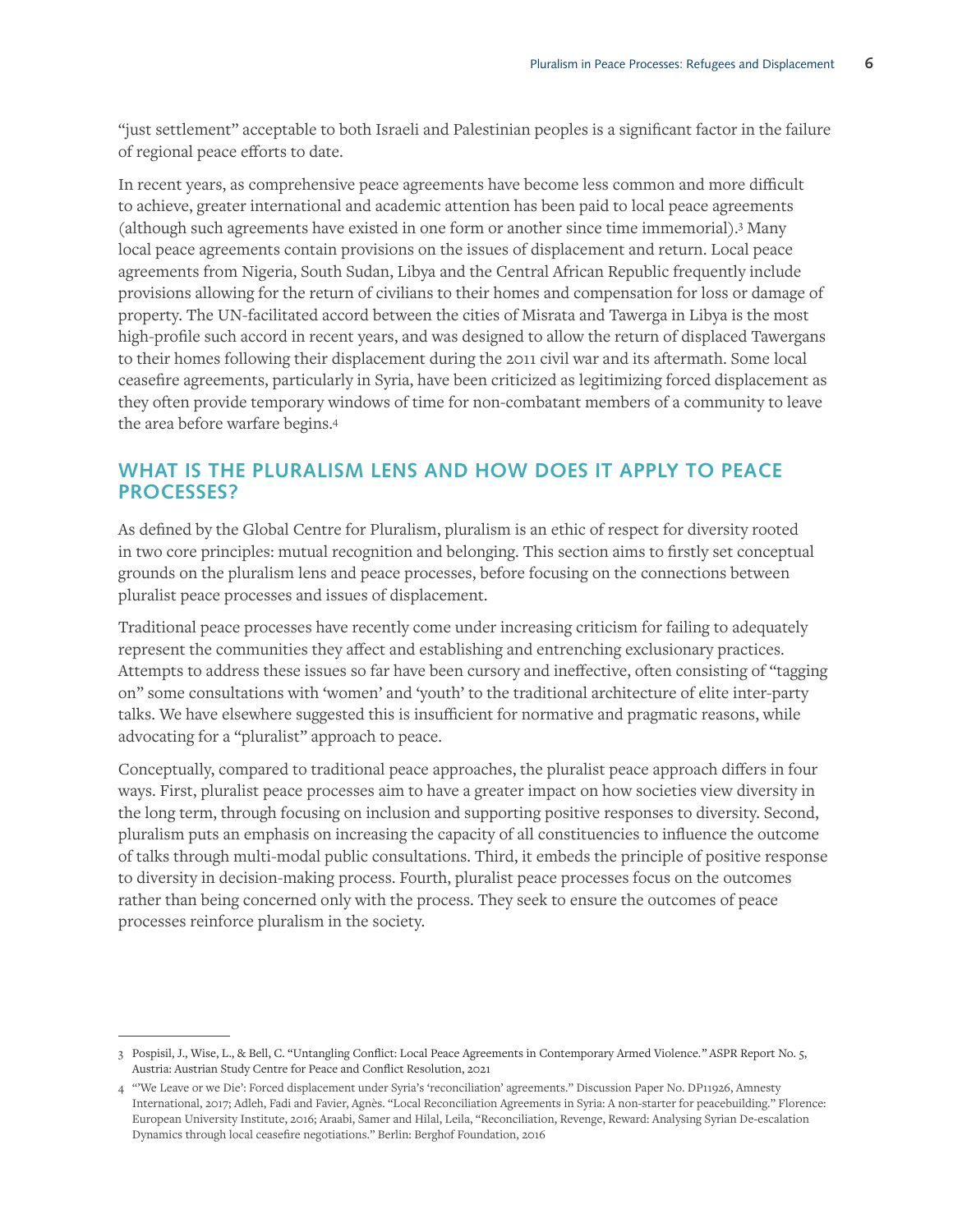# **HOW TO ADOPT A PLURALIST APPROACH TO PROVISIONS RELATED TO REFUGEES AND DISPLACEMENT IN A PEACE PROCESS?**

A pluralist peace process - which is explained in more detail in the GCP Foundational Paper found here – consists of six interconnected elements: Analysis, Guiding Principles, Representation, Consultation, Outcomes and Implementation. Addressing issues of displacement within a peace process will intersect in each of these elements. Adopting a pluralist approach can have a profound impact on how displaced populations, IDPs, and refugees are engaged in the process and how they will contribute in the post agreement period.

#### **1. Analysis**

Understanding the composition of refugees and displaced persons, as well as their positions on the conflict, is essential for a mediator and their team. Mediators are often lobbied by a specific category of refugees, namely those with access to political power. Many of these more powerful refugees may claim — with varying degrees of legitimacy — to represent mass refugee populations that are otherwise often treated by power brokers as amorphous groups with few distinguishing characteristics beyond total population size. However in efforts to resolve conflict it is critical to understand the often vast differences within displaced populations, conditioned by demographics, experiences of conflict and displacement, including access to resources and reception in the host country, as well as hopes and expectations for peace.

As discussed in section one, refugees and IDPs are legally distinct groups. This can have significant consequences in terms of how displacement evolves. In some cases, whether an individual becomes a refugee or an IDP may simply reflect how close a person lives to an international border and whether that border is open or hospitable to the refugee population. For example the Kurdish population who fled Saddam Hussein's attacks at the end of the first Gulf War in 1991 were unable to seek asylum because Turkey closed its border with Iraq. Especially when an international border is not easily reached on foot, the displaced people who become refugees are often those who have more access to the economic resources needed to cross an international border (e.g. to pay for long-distance bus or plane tickets, to hire smugglers).

Experiences of exile as an IDP and refugee are also likely to be quite distinct. It is often difficult for the international community to monitor IDP populations, especially during conflict, and harder to ensure access to humanitarian aid. IDP crises are often neglected crises. In contrast, refugees — especially large refugee exoduses — are by definition an international political problem, and this can encourage international actors to push for a swift resolution to conflict. For example, the NATO intervention in Kosovo in 1999 was in part motivated by concern about massive prospective Kosovan refugee flows into Europe, and Macedonia's decision to close its border to those looking to leave. Refugees also have very distinct protection under international law, including the right of *nonrefoulement* — an absolute prohibition on forced return to a place where a refugee's life or freedoms may be threatened – which IDPs do not.

Refugee experiences may also vary wildly. Some host states — Uganda is one example — allow refugees to work and move relatively freely. In Western states, most recognized refugees are given permanent residency and an opportunity to eventually apply for citizenship, though recognition rates vary considerably between states, even within the European Union. Furthermore, not all states are signatories to the 1951 Convention. Turkey, for instance, does not recognize refugees from outside Europe, so is home to 3.5 million Syrian "guests" with limited access to aid or employment.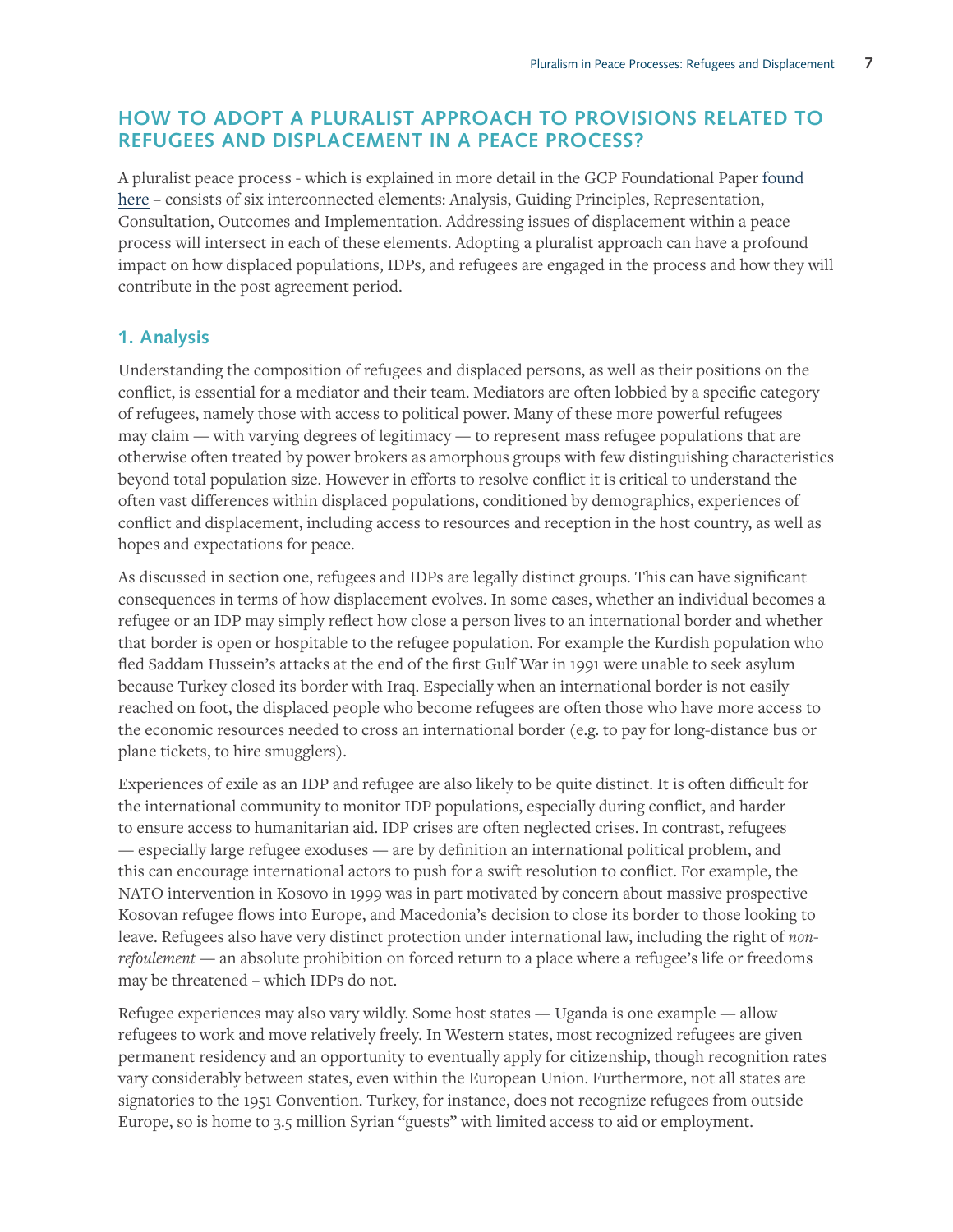Other states who are signatories may still place onerous restrictions upon refugees. For instance in Kenya it is illegal for refugees to live outside a refugee camp. Additionally, many people displaced by conflict either never apply for formal status as a refugee or are denied asylum even when they cross an international border. Rather than return to the country they fled, they elect to try and evade deportation by living as undocumented migrants. This is the case for a large number of Central American migrants in the US. All this has implications for considering what kinds of restitution or reparation is needed to resolve displacement as part of a peace process and underlines how power within displaced communities can vary hugely, even in terms of identifying who should count as "displaced" for the purposes of representation in a pluralist peace process.

Another factor to consider when devising conflict resolution strategies is whether a particular displaced population is considered to be allied to a victorious faction or a losing one in the conflict, and therefore what assurances of protection and immunities may be needed to secure their engagement in a peace process. For instance, Zimbabwean independence in 1980 was accompanied by growing tension between the Zimbabwe African National Union (ZANU), primarily recruited from the Shona and the Zimbabwe African People's Union (ZAPU), with its base among the Ndebele, and ZANU's electoral victories were followed by the Gukurhundi massacres of Ndebele. Shona and Ndebele refugees therefore had very different requirements and expectations upon the resolution of the War of Independence.

It is also important to recognize how gender, age and education levels may all shape different displaced groups' needs and expectations. In some cases — such as Eritrea, where young men are subject to forced recruitment into the army — a refugee caseload may be predominantly male. But 80% of the Rohingya refugees living in Cox's Bazaar in Bangladesh are women and children. Refugee women are particularly likely to have suffered sexual and gender-based violence in conflict, and may have limited traditional political voice. Beyond trauma, refugee children often suffer a significant loss of education, and may be forced into early employment or marriage.

Yet displacement can be a period of transformational social change within refugee communities. For instance, refugee camps and humanitarian aid programs, such as microcredit or lending circles, can be spaces of empowerment for women. Similarly displacement may accelerate processes of urbanization, as populations move to the relative safety of cities. This too may bring education, professional and social opportunities to specific displaced sub-populations. Peace processes may overlook the extent to which reversing displacement and simply promising a return to the *ante status quo* threatens such empowerment. Conversely, this promise may suit men who have, in relative terms, lost economic and political power in exile while residing in refugee camps. In some cases, access to educational scholarships and opportunities can create a new generation of educated refugee leaders (e.g. Rwandans in the 1980s and 1990s) with differing expectations and approaches from their elders.

Experiences of displacement may also introduce new divides within a particular population, for example, new linguistic divisions may appear among a previously linguistically homogenous group. This occurred within the Rwandan refugee populations in the 1970s and 1980s where a hitherto absent "Francophone"/"Anglophone" distinction emerged. Whether such divisions create tensions or inequalities (for example, where one refugee group no longer speaks the official language of the state) will vary from case-to-case but should be understood and taken into account by those involved in the mediation process.

Similarly, it is important to recognize that, especially in the case of protracted crises, second and subsequent generations of refugees may have a very different understanding of "home" and different expectations of what a "return" or just settlement will look like. While return remains a key tenet of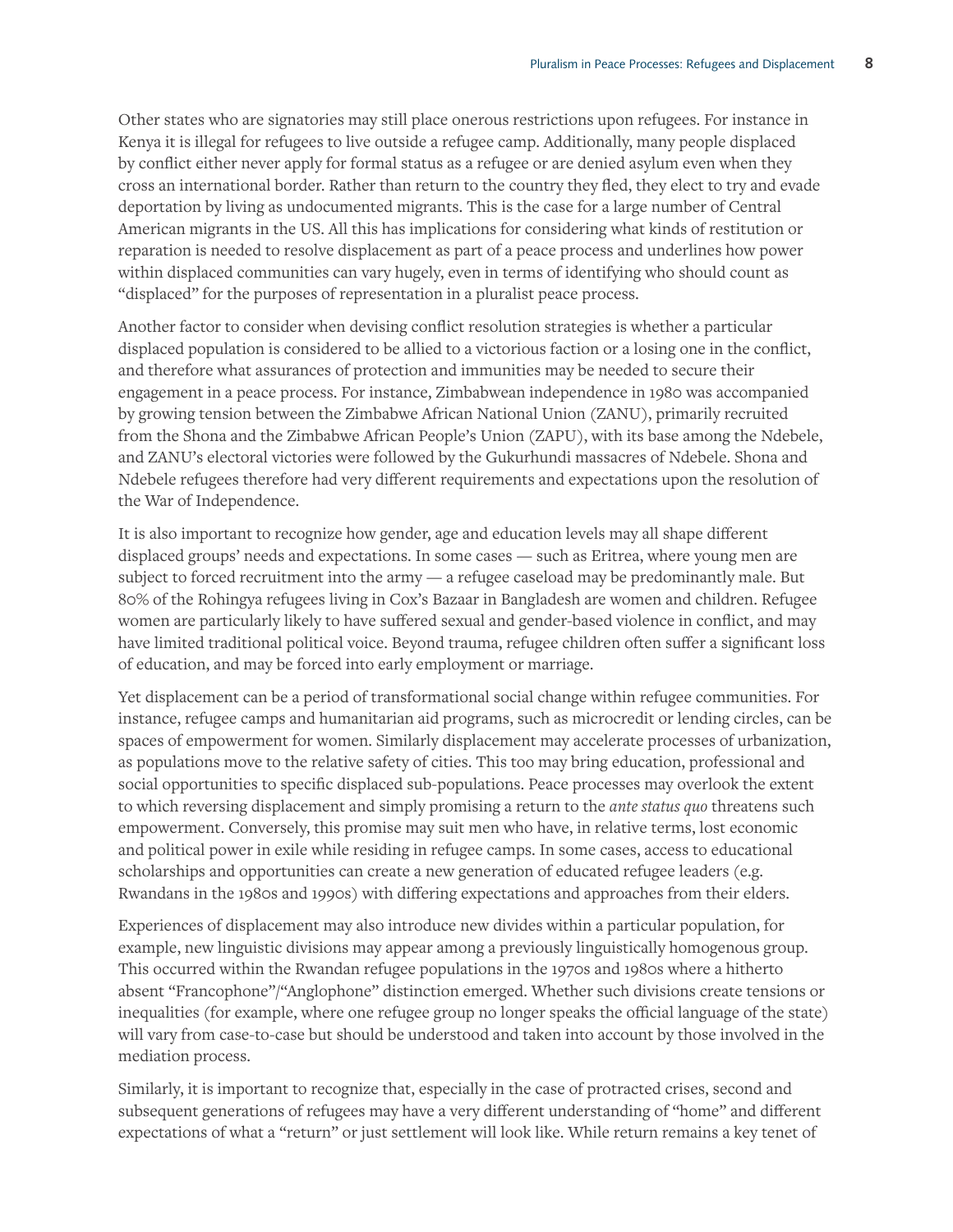many Palestinian refugees' beliefs, other diaspora may envisage a much looser relationship with their country of origin, and be more interested in securing rights of residency in a host country.

Arguably the most fundamental divide within displaced populations, however, is economic. Millionaire exiles have very different political interests to displaced peasants. An understanding of the property lost by refugees and IDPs, as well as the distribution of this property *within* the displaced population, can help to expose under-appreciated horizontal inequalities within the displaced population and between the displaced population and the society to which they may return. For instance, in Guatemala in the 1990s, refugees repatriated to Guatemala but did not return to their old lands, which had been redistributed to other peasants. Instead, the state financed the purchase of new lands for these communities in compensation. However, the subsequent under-development of these communities only emphasized their continuing marginalization, as these new parcels were often isolated deep in the jungle.

It is also important that mediators in any peace agreement consider displaced populations' legal identity, paying special attention to any stateless displaced populations, particularly those who have lost or been stripped of citizenship as a result of the conflict. This is even more challenging in the absence of a formal peace agreement, when authorities may easily weaponize citizenship and questions of return to further their control of the population. Some refugees are able to *de facto*  maintain citizenship throughout their exile, while others may have lost country of origin citizenship as a result of discriminatory provisions that require citizens to forfeit nationality if they acquire a second citizenship or marry a foreigner.

Mediators must begin with a thorough understanding of intra-group differences between IDP, refugee and "remainer" elements and the diversity *within* displaced populations, allowing them to devise better models of representation, consultation and ultimately solutions to conflict as outlined below.

# **2. Guiding Principles**

We advocate that pluralism be agreed as a guiding principle at the beginning of peace talks and that this guiding principle be used to limit and delineate the potential grounds for compromise and agreement. So, for example, it would be impermissible for parties to a conflict to agree to a definition of nationhood and citizenship which explicitly excluded a third-party group. This guiding principle of pluralism, however, also has logical consequences pertaining to principles surrounding displacement, nationality and belonging. The guiding principles established at the beginning of any peace process in reference to displacement should include:

#### **a. Recognition of refugee and displaced populations as citizens**

As a foundational principle, all first and second generation refugees and displaced populations should be recognized as having a right to citizenship, either of the country from which they fled or a successor state. IDPs — who have not crossed an international border — should be explicitly recognized as full citizens of their country. This recognition of belonging for people who have been forced to flee their homes, often because of their identity or characteristics, is key to building a pluralist society.

It should be noted that the guiding principle of recognising the citizenship claims of refugee and displaced populations is likely to prove politically more difficult in cases of protracted multigenerational displacement (for example in relation to third and subsequent generations of refugees' claims to citizenship).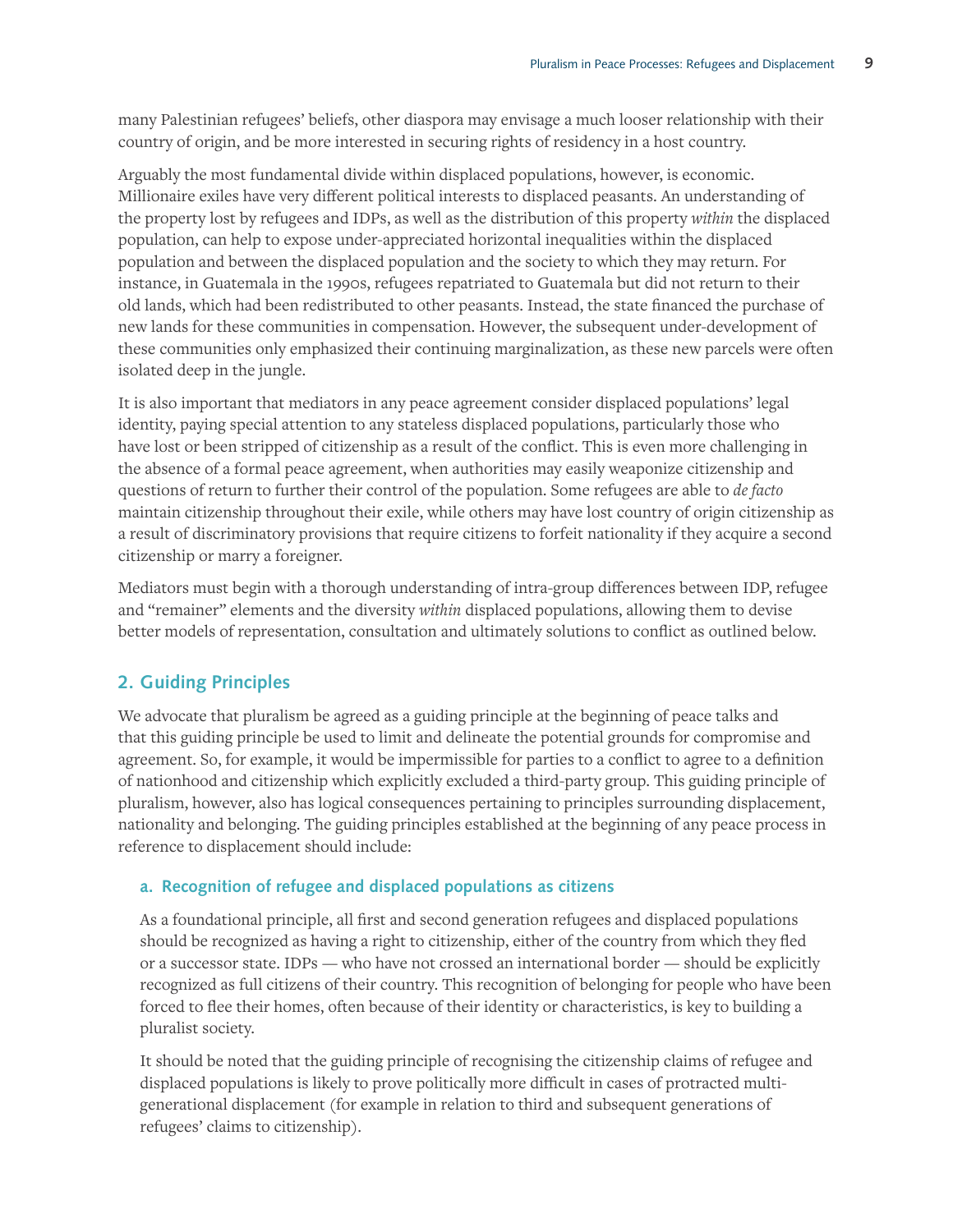Similarly, no refugee should be forced to take up the citizenship of a country from which they fled. This principle has been long-established — it was recognized after World War II that German Jews should not be expected to take up German citizenship for example— but often imperfectly applied. Refugees should also not be expected to renounce any dual citizenship they may have acquired through exile in order to take up citizenship of their home country, regardless of whether a state normally allows the holding of multiple citizenships.

#### **b. Right of Return**

Once recognized as citizens, all refugees have — under international law — a right to return to their country. However, it should be noted that as a guiding principle, a citizen's right of return to a country does not automatically mean a right to return to a particular property. Restoring pre-existing property may also mean re-trenching pre-existing horizontal inequalities, as discussed below.

Refugee returns should be voluntary, particularly while peace building processes are in an early stage and fragile. Countries of asylum should refrain from invoking cessation clauses and insisting upon mass return of displaced populations at too early a date, as premature return can often exacerbate insecurity and even reignite conflict. When peace is secure, any requirement for refugees to leave the country of asylum should offer opportunities for refugees to stay by securing other kind of legal status, e.g. as a migrant worker or a student with reciprocal residency rights, a naturalized citizen etc., particularly for those refugees who have spent their entire lives in their country of asylum. These types of programs have been generally held to be successful in Mexico (Guatemalans); Tanzania (Burundians) and Colombia (Venezuelans). This may have the secondary benefit of enriching and promoting pluralism in countries not directly in conflict.

#### **3. Representation**

Where possible, peace processes should seek to grant formal representation to all significant groups in a society or affected by a conflict, including displaced populations. Inclusion of representatives of displaced populations in peace talks is vital for both normative and pragmatic reasons. As outlined above, refugees are both deeply affected by conflict but also have agency to impact the outcomes of conflict resolution efforts. Such a push for greater representation of displaced populations in peace talks builds upon recent refugee-led efforts for greater representation and inclusion of refugees in global governance and refugee policy, previously the exclusive preserve of states and international organizations.5

However, formal representation is necessary but insufficient for a number of reasons: firstly, representatives cannot be expected to adequately represent diverse and amorphous constituencies and secondly representation does not address inter- and intra-group disparities in power which will distort the outcomes of formal talks. Consequently, mediators should identify, acknowledge, and attempt to address any intra-group variation between displaced and non-displaced populations through representation in peace talks. So, for example, there may be significant differences in the positions of a particular ethnic armed group inside and outside of the country. Experts on the Taliban, for example, have suggested that the Quetta Shura, composed of Taliban leaders in exile in Pakistan, maintain different positions than frontline Taliban leaders inside Afghanistan.6

<sup>5</sup> Bahram, Haqqi, "Between Tokenism and Self-Representation: Refugee-Led Advocacy and Inclusion in International Refugee Policy." Paper 2020/58, Linköping University, 2020; Milner, James, "The Politics and Practice of Refugee Participation in the Governance of the Global Refugee Regime." Paper presented to Canadian Political Science Association Annual Conference, 2021

<sup>6</sup> Watkins, Andrew, "Taliban Fragmentation: Fact, Fiction and Future." United States Institute for Peace, 2020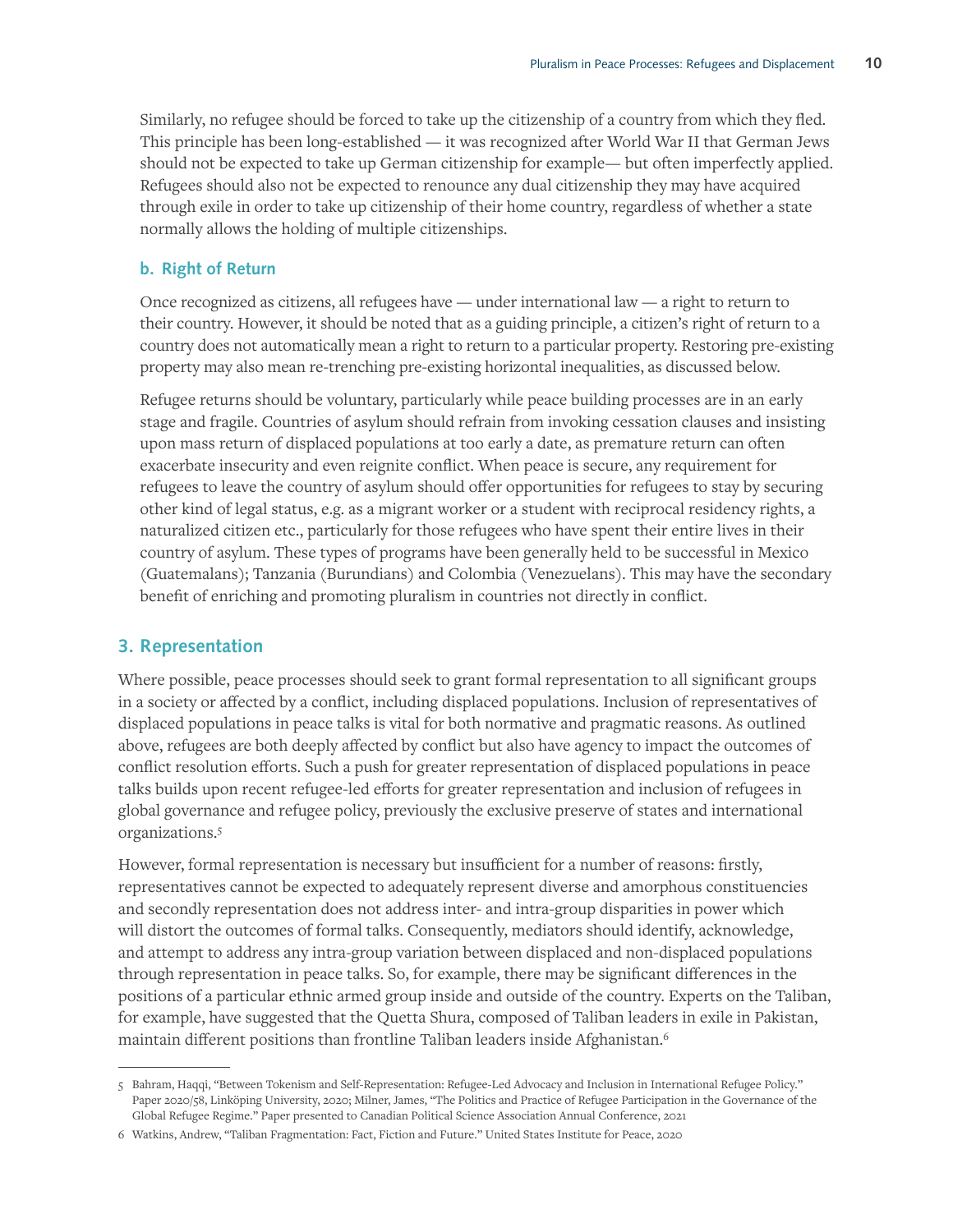Formal representation of displaced people should also consider the diversity of displaced populations and regard with suspicion any claims where individuals "represent" entire refugee populations, particularly when such claims are not backed up by any election or other consultative process.

Refugee representatives should be drawn from a wide geographical range, with constituencies reflecting the different populations at different refugee camps in a region, rather than as an umbrella panel of "exiles". Where elections are held to determine representatives, these should be monitored to ensure the integrity of the process. Consideration should be given to including "special seats" for demographics who may otherwise be overlooked e.g. youth, women, ethnic or religious minorities, while stressing that any such representative's voice carries equal weight. Care should be given to reflect the distribution of a displaced population, and avoid the monopoly of refugee representation being given to "elite" exiles or so-called "favoured refugees". Care should also be given to considering whether refugees' security can be guaranteed at public events, and whether refugees invited to attend may feel under particular pressure, such as pressure to back a host country or toe a UN line on return or indirect compensation as a *quid pro quo* for continued asylum. Some thought should be given to whether it may be possible to engage refugees at risk from such behaviors in other ways, e.g. through written submissions or alternative fora, as outlined below.

# **4. Consultation**

It may not be appropriate to represent all refugees directly in talks. Refugee leaders may be unwilling or too fearful to directly engage with military or political leaders responsible for their persecution. In some cases, grassroots refugee voices may be too easily dismissed by political leaders concerned with distributing power among elites who are party to the conflict. Historically, countries of asylum and the UN High Commissioner for Refugees (UNHCR) have also proven reluctant to facilitate direct refugee engagement in peace talks. This is not unlike issues of representation faced by other groups in the society in peace processes, which is why a pluralist peace process places equal emphasis on representation and on consultation to ensure that there are a range of mechanisms through which diverse voices are heard and their views absorbed into the talks.

In these cases, multi-modal consultations on the outcomes of the conflict should be conducted within displaced populations. It should be stressed to all parties that this model is not intended to minimize or marginalize refugee voices but to offer a safe space where ideas and concerns can be heard and addressed. Multi-modal consultations should seek to be as open as possible, and where possible allow for the raising of concerns or questions privately (e.g. as written questions) as well as public participation.

It is also important to note that the majority of displaced people — about 60% of refugees and 80% of urban IDPs — do not live in camps. Attempts should be made to identify and engage urban refugees, though it may be more difficult to accomplish this given that urban refugees are often a dispersed group with limited visibility and fewer community structures, who may be more at risk as they are often required to circumvent official government regulations intended to limit their presence in the host community.

Serious consideration should be given to including some form of ex-post validation mechanism for the return and displacement provisions of any peace agreement. This was the case with the Dayton Accord in 1995, and the Guatemalan Repatriation Agreements in 1996.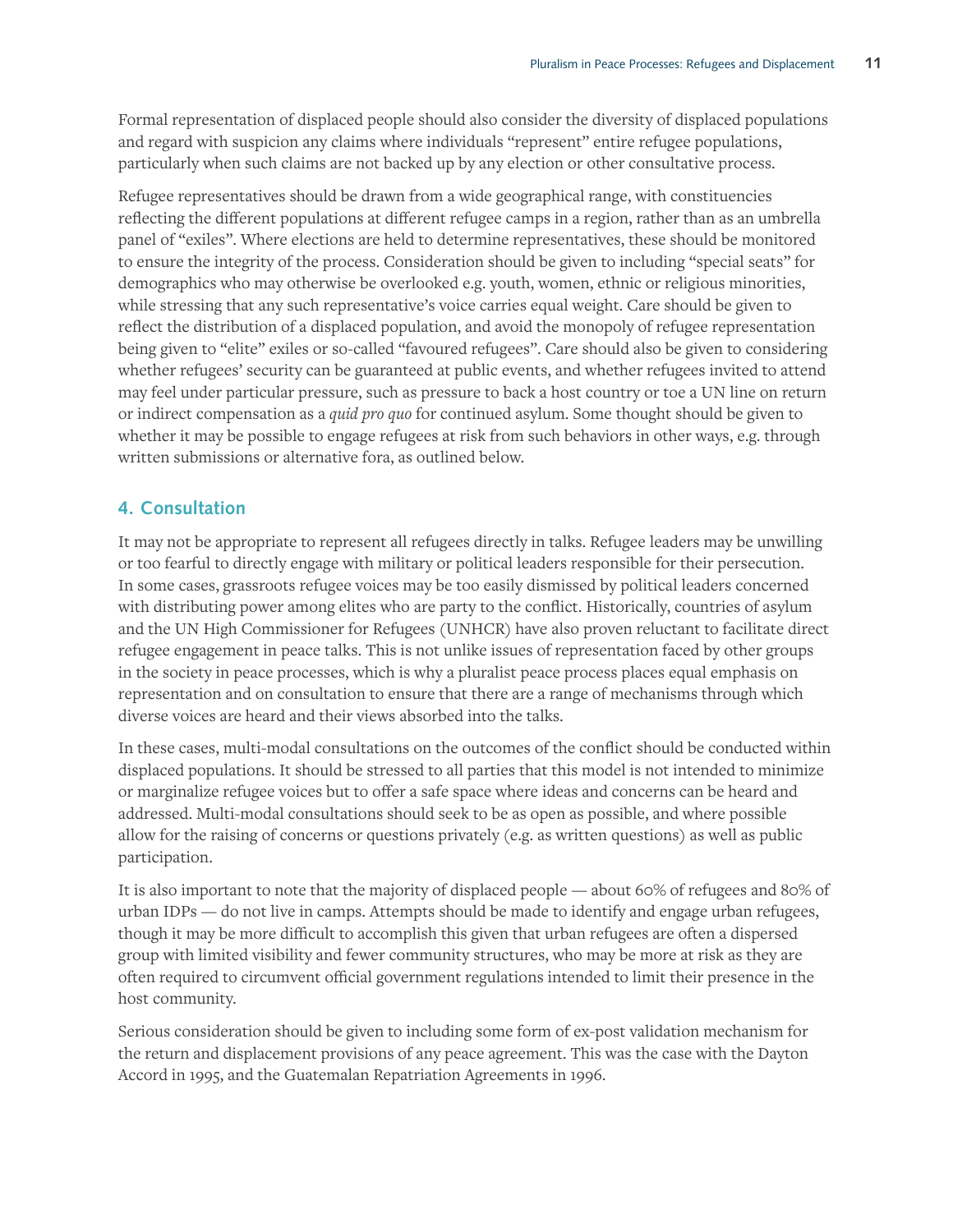#### **5. Outcomes**

One of the key features of a pluralist peace process, as differentiated from an "inclusive" peace process, is that pluralism offers a metric through which to judge the *outcomes* of a peace process as well as judging the process itself. Pluralist peace processes seek to ensure that the outcomes of a peace process promote a pluralist society, rather than entrenching narrow exclusionary politics.

In terms of displaced populations, this may entail several specific aspects being included in any peace agreement. The list that follows is a cross-section of particularly relevant considerations when thinking about how to address displacement in a peace accord, it is not however, an exhaustive list and specific provisions must be contextualized:

#### **a. Post-conflict voting should allow displaced populations to vote**

As the logical corollary of the guiding principle that displaced persons should be recognized as equal citizens, displaced populations should be allowed to cast votes out of country. Facilitating refugee voting may require Out of Country voting as was facilitated in both the Afghanistan (2009) and Iraqi (2010) national elections. This ensured that displaced citizens were not excluded from these national political processes that were intended to aid in reconciliation. By contrast in the 2012 Libyan elections, Out of Country voting was facilitated for the long-term opposition exile communities in Canada, Germany, Jordan, the United Arab Emirates (Dubai), the United Kingdom and the United States, but not for the huge displaced populations in Egypt and Tunisia, who were both less wealthy and more suspected of harbouring sympathies for the former regime. The reinforcement of such inequalities in political representation through the marginalization of certain displaced populations should be avoided.

Legislation concerning the electoral framework and districts must be carefully considered in order not to entrench horizontal inequalities and identity-based signifiers that drove the conflict. For example, if creating a "refugee" or "exile" electoral district is synonymous with creating an electoral district for a particular ethnic or religious group, this risks further entrenching divisions in the post-conflict legislature in certain cases. Similarly, if ethnic cleansing or similar forms of forced displacement serves as a successful electoral strategy (by creating a clear majority in each electoral district), this will create negative dynamics and undermine reconciliation. In general and where possible, refugees and displaced people should be allowed to vote in their "home" districts, recognizing their displacement as a temporary consequence of the war. This becomes more problematic in contexts of multi-generational displacement.

#### **b. Support to return for those who want to return.**

Repatriation to a post-conflict state, especially after a long exile, is a process of precarious transition. Returns are more sustainable and more likely to contribute to peace building when they are supported by all parties and all components of a society. Support must include legal and bureaucratic support (acquiring papers and passports) and direct economic assistance to returnees (e.g. return grants; housing support; food aid; assistance finding work). However, we suggest that donors should provide additional resources for social institutions like schools and health clinics. Generalized support to the community will help firstly to ensure that returnees do not overwhelm existing support networks, but also to ensure that returns do not exacerbate any returnee/remainer divides or reignite conflict. The return of displaced persons should be seen as a net benefit to the community rather than benefits seen as accruing disproportionately to those returning from exile. It should be recognized that returnees may still face particular challenges in re-establishing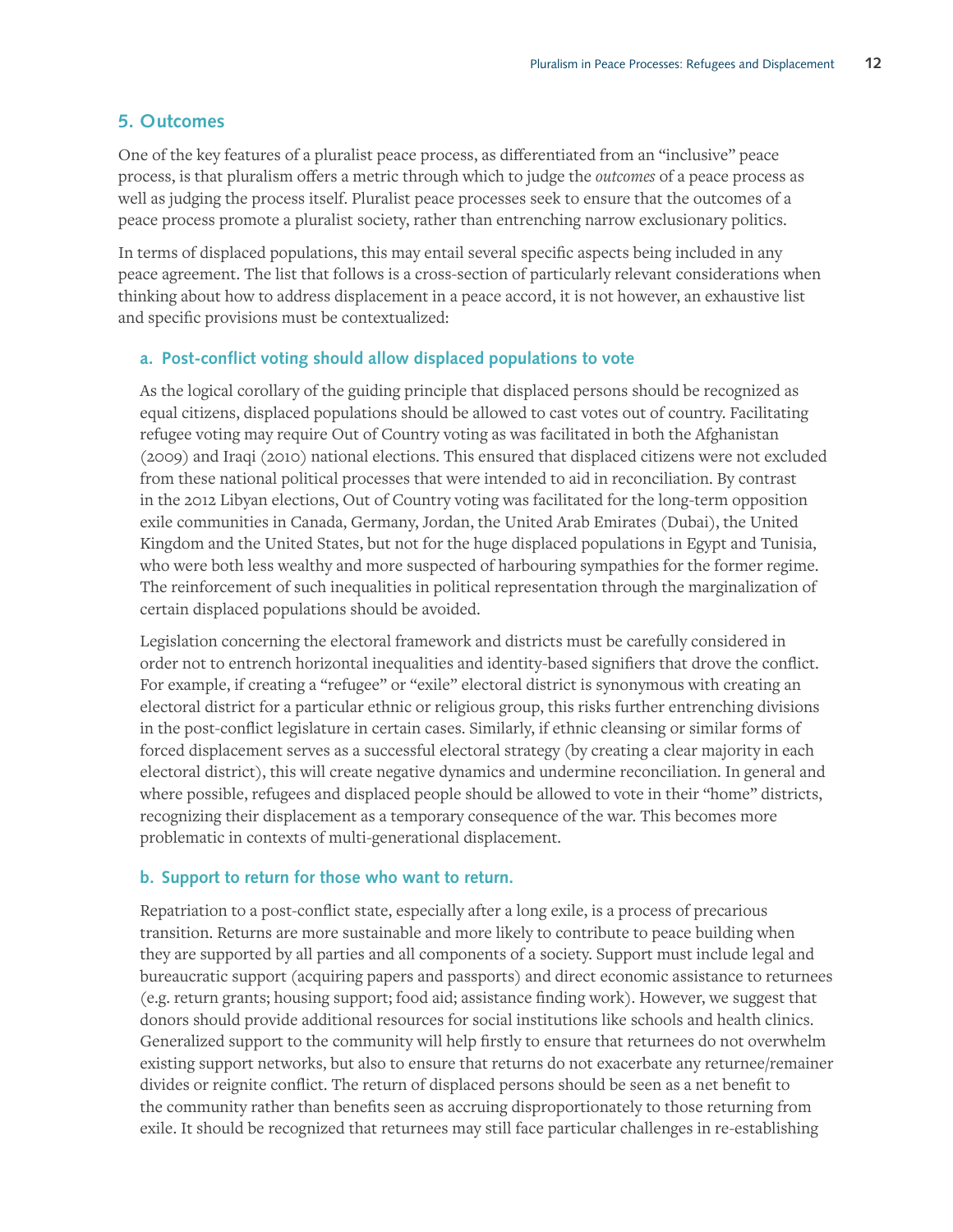residency, necessitating support for human rights monitoring and security provisions, and calling for specific justice systems.

#### **c. Citizenship guarantees for those who do not want to return**

The pluralism approach does not mean that refugees or displaced people should be forced to return to communities or countries if they do not want to, in order to restore the "plurality" and diversity of the community. This "PR stunt" approach, driven by political leaderships on both sides as well as mediators, has been witnessed following some peace processes but is a violation of individual rights. Separate from whether a refugee intended to physically return to live in the country from which they fled, their right to claim citizenship should be recognized.

Under international law, countries of asylum have no obligation to continue to offer asylum to any refugee population once there has been a "fundamental change of circumstances" in their country of origin. However, it is well-recognized that refugee returns are more sustainable when they are not premature, but occur voluntarily and gradually, allowing refugees to transition over months or years back to a country emerging from conflict. Countries of asylum should be encouraged to offer generous terms to refugees preparing for eventual repatriation, and to create possible pathways to legal migration or naturalization for those refugees who do not wish to return to their country of origin to live permanently. ECOWAS' use of transnational citizenship during the Liberian and Côte d'Ivoire conflicts, or Tanzania's naturalization of 165,000 Burundians are two examples of how such an expansive approach can help to secure better prospects for peace.

#### **d. Property restitution:**

The right to property restitution has emerged as a common provision in many peace processes, and has been considered by some as a general principle of international law as outlined in the Pinheiro principles – a UN endorsed guide detailing best practices related to housing, land and property restitution for refugees and displaced persons. The myopic focus on this right as a potential remedy to the dire material conditions of many refugees may be driven by the elite nature of many refugee representatives in peace talks. Where possible, refugees *should* be able to readily access a dispute mechanism allowing them to reclaim property, and where this is not possible, to be awarded compensation.

As property restitution seeks to re-establish the *status quo ante bellum* such programmes only advance the interests of pluralism, justice and sustainable peace insofar as the situation ante bellum was pluralist, just and conducive to sustainable peace. Where restitution is not preceded by reconciliation and reform, restitution may simply reopen old wounds and trigger violence. In many cases, horizontal inequalities, and particularly economic inequalities, are reflected in patterns of property ownership. If displaced populations possessed or were perceived as possessing materially or symbolically valuable property, which made them targets for violence, restoring this property to them, in the absence of a genuine process of reconciliation and transitional justice, will reignite violence. This underlines the importance of addressing root causes of conflict and displacement including issues of belonging and mutual recognition, as discussed below.

Moreover, it should be noted that in some cases, restoring refugees' property rights may place an onerous burden on other poor and previously landless citizens who were not at fault in the original displacement. Seized property has historically often been used to house displaced persons from other parts of the country and in situations of protracted displacement, property may have changed hands multiple times, the current owners having no knowledge of the legality of the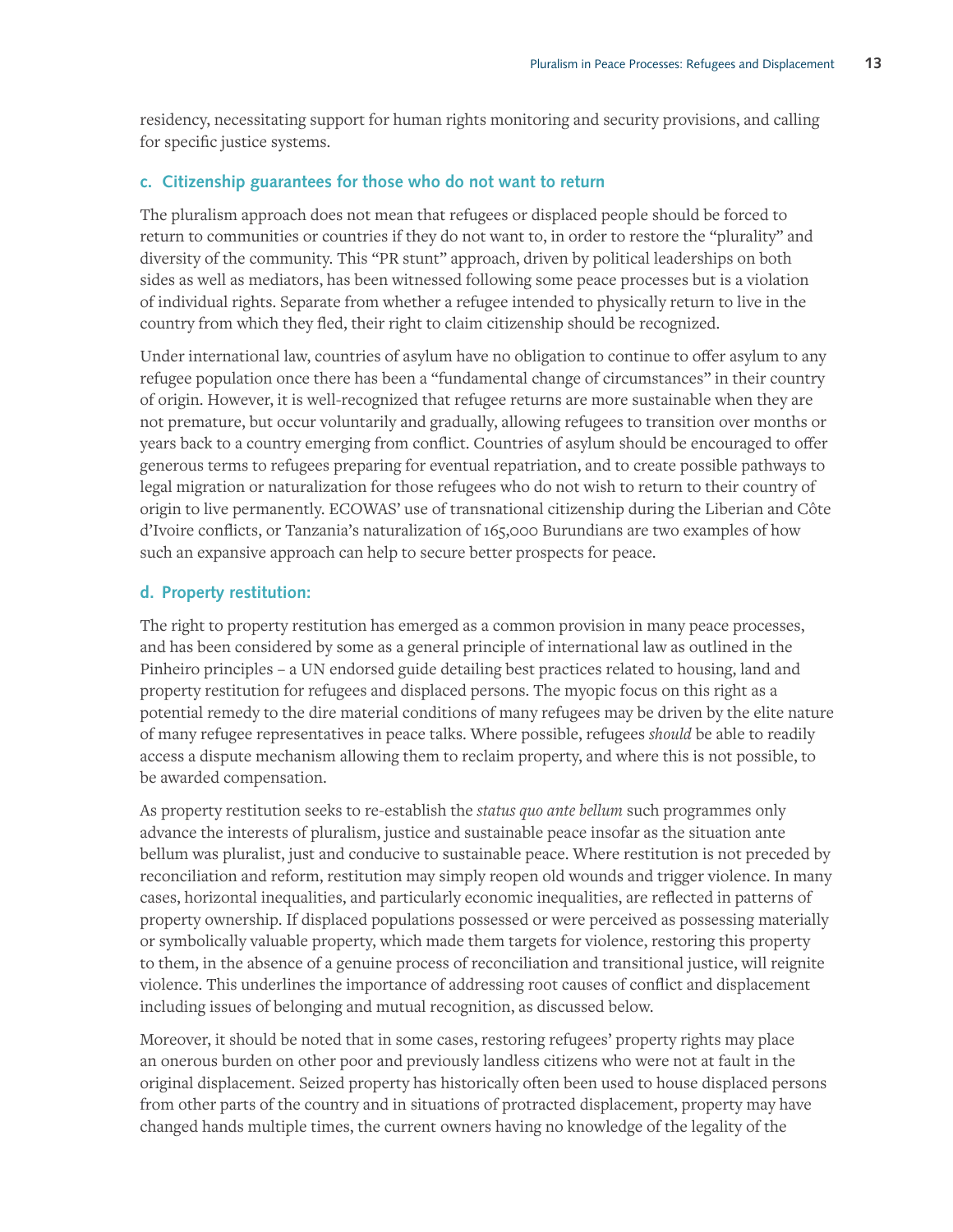previous occupants' title. As such, property restitution may create new grievances, which will also be overlaid with identity-based signifiers. Consequently, property restitution clauses have proven exceptionally difficult to operate in practice in post-conflict settings — as evidenced by the problems in Bosnia after the Dayton accord, or Iraq, where informal house-swapping during the height of the civil war exacerbated neighborhood-level sectarian segregation.

Secondly, restitution of property may assist only a small subsection of the displaced population: those who enjoyed significant property holdings prior to the conflict. Support must also be provided for unpropertied displaced persons; property restitution should not be the only measure of support available for the displaced. Those without property should be provided with other forms of assistance, as detailed above. Similarly, support should be targeted for the whole population to which the refugees are returning, rather than only benefitting a small subsection of the returning population. As noted above, gaps — real or perceived — between the support and assistance refugee and "remainer" populations receive, and even between refugee and IDP levels of support, can exacerbate or reignite tensions. Wherever possible, support should be provided at a community level. To avoid exacerbating inter-group tensions any dispute mechanism should also be open to all citizens.

Despite these concerns, in the interests of pluralism, in certain contexts it may be important to target culturally- or personally-significant property for restitution. For example, some indigenous communities have a strong attachment to areas of land which cannot simply be compensated for or exchanged for comparable acreage elsewhere. By contrast, some people displaced from urban areas may have only recently moved or would have regularly changed property, reducing the significance of restoring their original home to them. In such contexts, restoring significant communal property, such as a religious building or community facility, may be more symbolically important. As always, context is key to devising appropriate provisions which reinforce pluralist outcomes.

#### **e. Transitional justice and reconciliation efforts incorporating displacement**

Truth-telling and other transitional justice mechanisms should be explicitly open to IDPs and refugees, and mechanisms should be put in place for displaced people to engage with these processes, on an equitable basis with others in society. Holding enquiries, information gathering and sharing exercises and public hearings among displaced populations may be necessary.

Justice systems should be supported in addressing very different experiences of conflict between those who remained and those who fled. As noted above, this is particularly important where continuing tensions or unresolved traumas may undermine attempts at return, property restitution or community development. In some settings - such as post-genocide Rwanda, justice systems may need to directly address a reality in which perpetrators and victims' families live side-by-side.

#### **f. SSR/DDR processes targeting displaced populations**

Security Sector Reform (SSR) and Disarmament, Demobilisation and Reintegration (DDR) processes should not neglect the important role refugees and displaced people play as participants, sponsors and supporters of armed violence. Refugees, IDPs and, particularly returnees, should be potential targets and beneficiaries of SSR and DDR projects. DDR efforts, for example in Northern Ireland, have been undermined by continuing desire for conflict among diaspora communities, which prompted the US government to freeze the assets of several Irish-American NGOs in the early 2000s accused of funding paramilitary efforts overseas. Engaging diaspora sponsors of violence would be a new and bold direction for DDR programmes which may yield effective results.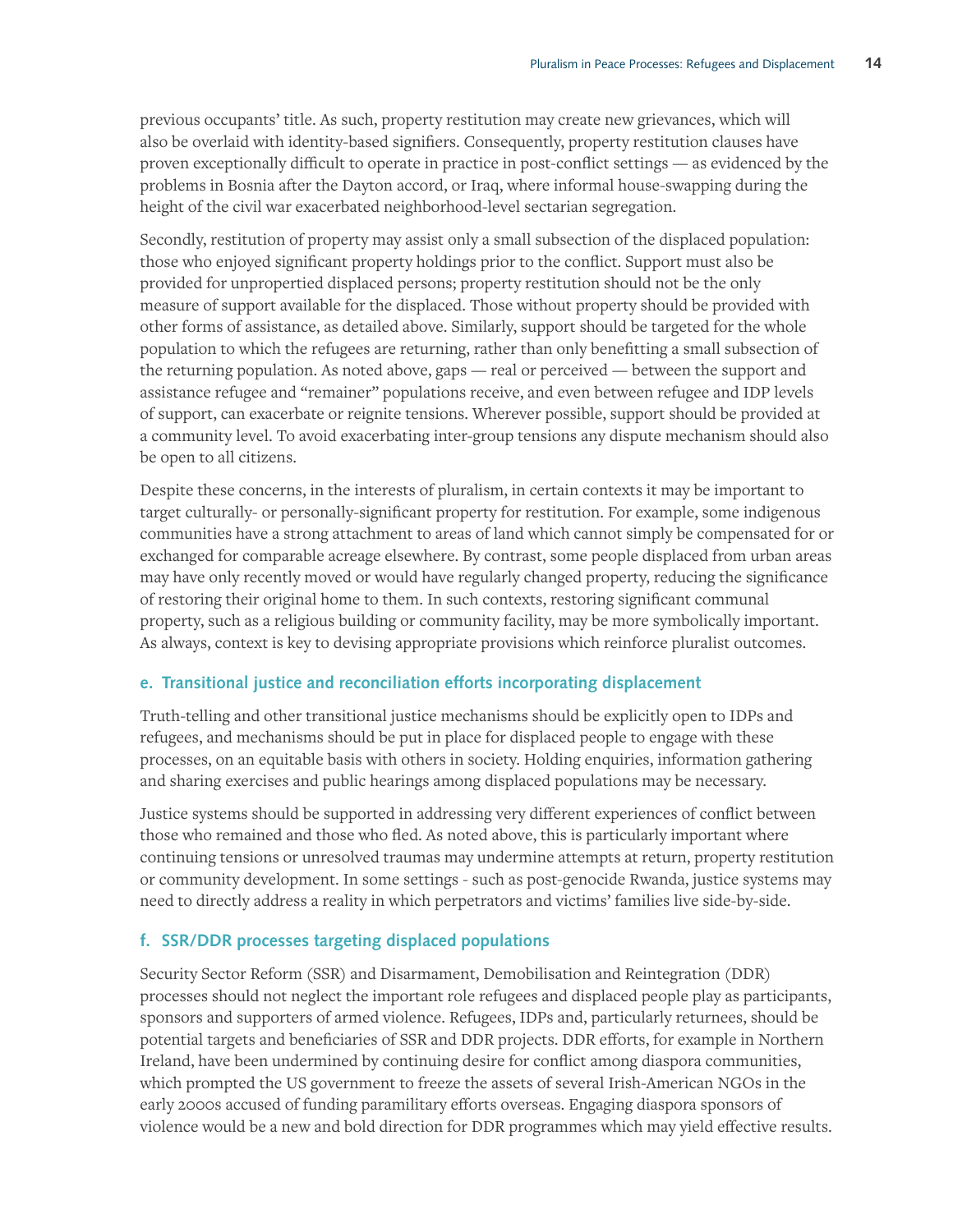In a different vein, procedures for the protection of returning populations, trust-building between displaced populations and the security services (including affirmative action and targeted recruitment where appropriate) and training for security services in how to mediate disputes concerning the return of populations should be integrated into peace agreements and post-conflict SSR programming.

#### **g. Changing perceptions around belonging, "enemy populations", returnees etc.**

Pluralism requires us to accept that all components of the society contribute and are welcome. Efforts must be made therefore to redress the perceptions of belonging and exclusion which may have driven displacement in the first place. This requires education, reconciliation and other social programmes.

Building a pluralist post-conflict society also means not only redressing pre-existing divisions, but avoiding creating new forms of exclusion. In many post-conflict societies this can be between the "remainer" and "returnee" populations. Peace processes should acknowledge and seek to address the stigma that can exist between returnees and remainers, as well as tensions between those citizens who chose to remain part of a diaspora outside a country of origin and those who chose to return (as occurred at the end of Sri Lanka's civil war, for example). As noted above, this stigma and discrimination can take multiple contradictory forms: refugees stigmatizing remainers as "collaborators" and remainers stigmatizing refugees as "cowards who fled". These mutual recriminations are injurious to building a pluralist society and should be addressed in the ways described above.

Parties should also be attentive to new divisions emerging: for instance, in post-1994 Rwanda, some Francophone returnees felt that they were viewed with suspicion by the Anglophone Rwandan Patriotic Front (RPF) elite. Thus, a linguistic distinction was introduced within the previously exclusively ethnic Tutsi criteria.

#### **h. Building a culture of pluralism beyond national boundaries**

Conflict is a terrible thing which causes untold suffering and pain, however conflict also offers opportunities for growth. It must be recognized that refugees, migrants, dual citizens and exiles often enrich the societies in which they seek refuge in untold ways and can play an important role in the global economy, as well as linking and bridging between their countries of birth and asylum. Such positive consequences of conflict should be used and accentuated by peace processes rather than forgotten and undermined. National peace processes and the international support they often attract may offer us an opportunity to contribute to pluralism globally. Provisions and programmes supporting and recognizing dual residencies, dual citizenship, seasonal migration and mixednationality families will help to strengthen a global pluralistic outlook.

# **6. Implementation**

As highlighted above, many of the detailed issues around refugee and displaced persons' recognition, return and/or restitution are best addressed in the post-agreement phase through dedication commissions and consultation mechanisms. Peace agreements may best focus on the principles of addressing displacement, rather than attempting to outline the specific details of a return programme. However, important considerations for implementation include: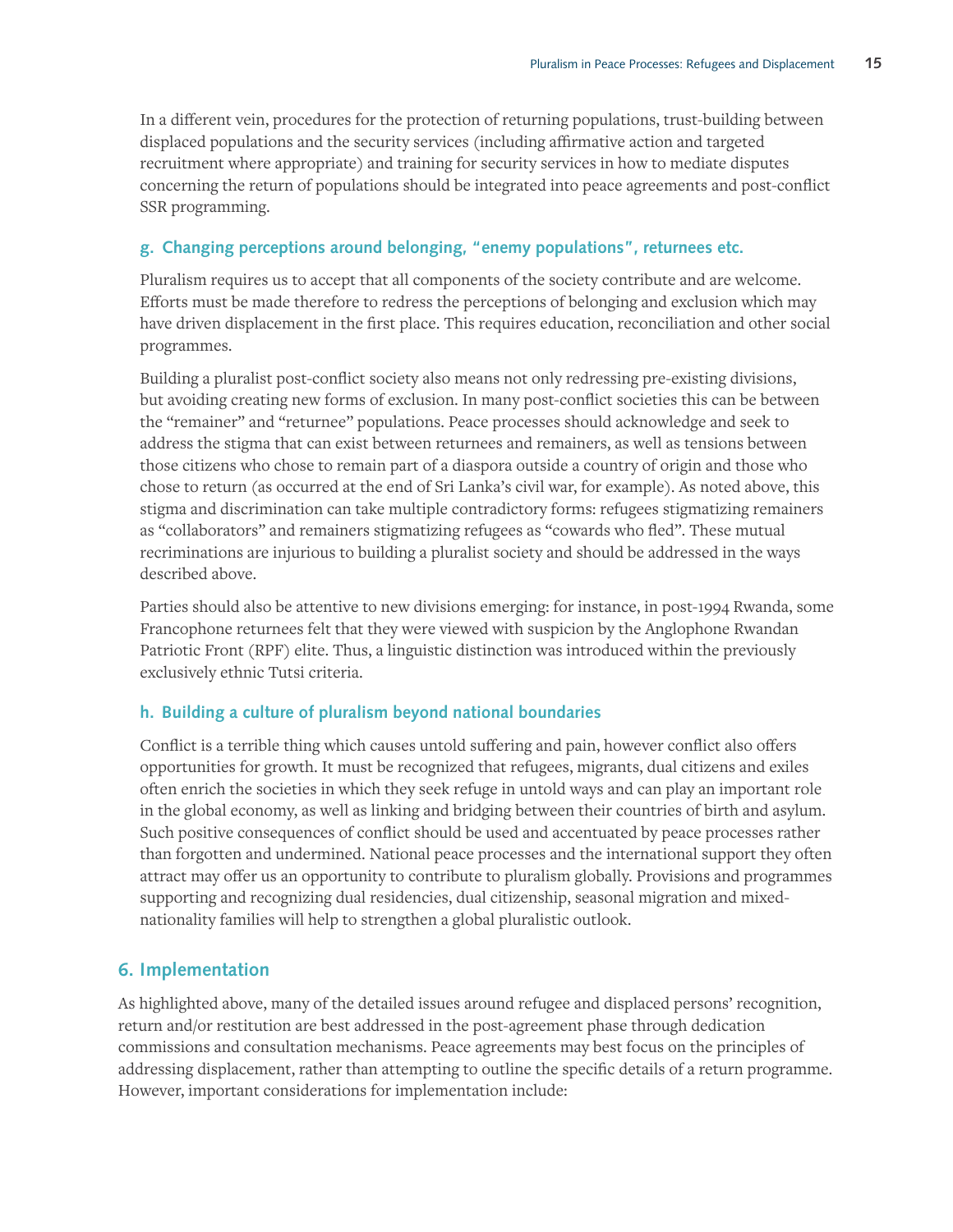- ɋ The provision of consular support and support to returnees: there is often a need to build back confidence and trust between displaced populations and a government — or alternatively, if the displaced population has close links to those newly in power, to manage expectations regarding the likely rate of change. Encouraging gradual return, allowing exploratory visits, working with countries of asylum to facilitate continued cross-border travel and ensure that smooth transfer or any property or wealth accumulated during exile are all means by which to establish a smooth transition.
- ɋ Return processes should anticipate new and continue conflict: while thoughtful design of return programs (e.g. avoiding aid only being available to returnees, setting out clear justice mechanisms, not encouraging premature returns) can help to limit new tension, it is important to build in from the outset clear plans for how to respond to problems through continual mediation and the use of restorative justice. Development programmes and international aid may be directed in such a way as to incentivize voluntary, safe and dignified returns, rather than simply encouraging return in all cases.
- ɋ National narratives around the conflict, displacement etc. are often highly contested and can be used to foster particular understandings of "right" or "injustice" within particular communities. Thought should be given to how a conflict will be remembered and in particular how children will be taught about the events that shaped their county in a way which encourages a pluralistic outlook and does not foster division. Memorials and museum should be planned, with independent experts helping to develop exhibits that explain and educate.
- ɋ Throughout the implementation process, it should always be recognized that engagement in the peace process from a displacement perspective is not just about facilitating return (which historically it has often been reduced to), but instead about recognizing that the experience of displacement, especially if protracted, may often have created new ways of connecting to national citizenship.

# **CONCLUSION**

There can be no peace without a resolution to displacement - often of millions of citizens - that arises as a result of conflict. Resolving displacement, however, is not simply about facilitating or even promoting a "voluntary" return: permanently resolving displacement demands a shift in the narratives of belonging and exclusion that led to displacement in the first place; it requires a subtle vision of the characteristics and categories of the displaced; it demands that we are attentive to horizontal inequalities that may have been exposed, exacerbated or created by the conflict; it needs us to reconsider facile depictions of the displaced as victims and recognize that they are also potential actors who can make or break a peace process through their efforts to support or undermine the agreement. Adopting a pluralism lens helps us to do these things and more, and therefore helps contribute to sustainable responses to displacement. A pluralist lens helps facilitate recognition of the wide variation in displaced peoples' experience of conflict, and helps to ensure that these diverse voices are represented at a moment when citizenship itself is being restored. It helps us devise solutions to displacement which reinforce, rather than undermine, pluralism in the given society.

In this paper we have argued that greater attention should be paid to the inclusion of refugees and displaced persons in peace processes, through both direct representation and consultative processes.